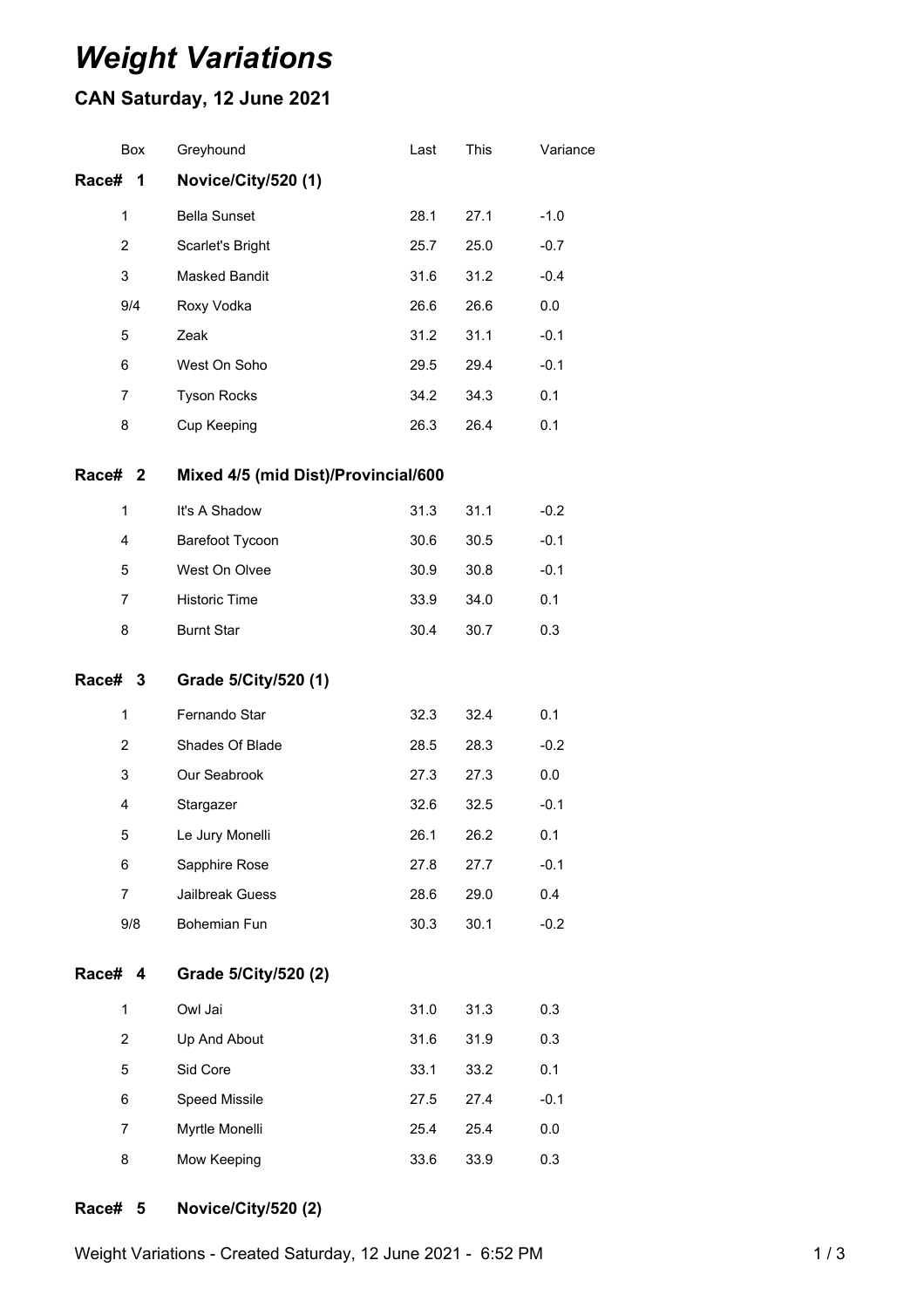### **CAN Saturday, 12 June 2021**

|         | Box            | Greyhound                       | Last | This | Variance |
|---------|----------------|---------------------------------|------|------|----------|
|         | 1              | Impulse Buy                     | 28.2 | 28.2 | 0.0      |
|         | $\overline{2}$ | Blue Jean Baby                  | 28.6 | 28.7 | 0.1      |
|         | 3              | Sassy Blade                     | 28.7 | 28.3 | $-0.4$   |
|         | $\overline{4}$ | Polly's Xyra                    | 25.4 | 25.6 | 0.2      |
|         | 5              | Big If                          | 30.7 | 30.9 | 0.2      |
|         | 6              | Post Office Girl                | 23.5 | 23.8 | 0.3      |
|         | 7              | Valachi                         | 31.2 | 31.0 | $-0.2$   |
|         | 8              | Salsa Monelli                   | 28.9 | 28.9 | 0.0      |
| Race#   | 6              | Winter Cup (L) (Final)/City/520 |      |      |          |
|         | 1              | Wise Thunder                    | 30.2 | 30.2 | 0.0      |
|         | $\overline{2}$ | <b>Withers Monelli</b>          | 30.2 | 30.2 | 0.0      |
|         | 3              | Sir Monty                       | 31.5 | 31.6 | 0.1      |
|         | 4              | Super Zoom Jake                 | 32.2 | 32.5 | 0.3      |
|         | 5              | <b>Sunset Toxic</b>             | 30.9 | 30.7 | $-0.2$   |
|         | 6              | Veyron Star                     | 26.4 | 26.3 | $-0.1$   |
|         | 7              | Stout Monelli                   | 32.6 | 32.5 | $-0.1$   |
|         | 9/8            | Jackson County                  | 32.9 | 32.9 | 0.0      |
| Race# 7 |                | Free For All (s)/City/520       |      |      |          |
|         | 1              | Chimera Monelli                 | 31.7 | 31.9 | 0.2      |
|         | 2              | Star Book                       | 28.1 | 28.0 | $-0.1$   |
|         | 4              | Projectory                      | 33.3 | 33.2 | $-0.1$   |
|         | 6              | Ruby Monelli                    | 24.4 | 24.4 | 0.0      |
|         | 8              | Corazon De Leon                 | 32.7 | 32.7 | 0.0      |
| Race# 8 |                | <b>Grade 5/Provincial/520</b>   |      |      |          |
|         | 1              | Magic Salute                    | 34.3 | 33.9 | $-0.4$   |
|         | $\overline{2}$ | Joni Keeping                    | 28.4 | 28.1 | $-0.3$   |
|         | 3              | <b>Starlight Guess</b>          | 27.6 | 27.7 | 0.1      |
|         | 4              | Moruga Scorpion                 | 29.5 | 29.5 | 0.0      |
|         | 5              | Gypsy Xenon                     | 34.5 | 34.5 | 0.0      |
|         | 6              | <b>Bushman's Pride</b>          | 37.6 | 37.8 | 0.2      |
|         | 7              | Polly's Ariana                  | 26.4 | 26.6 | 0.2      |
|         | 8              | <b>Emerley Nera</b>             | 30.5 | 30.4 | $-0.1$   |

### **Race# 9 Free For All/City/600**

| Lilly Lana | 28.8 | 28.7 | $-0.1$ |
|------------|------|------|--------|

Weight Variations - Created Saturday, 12 June 2021 - 6:52 PM 2/3